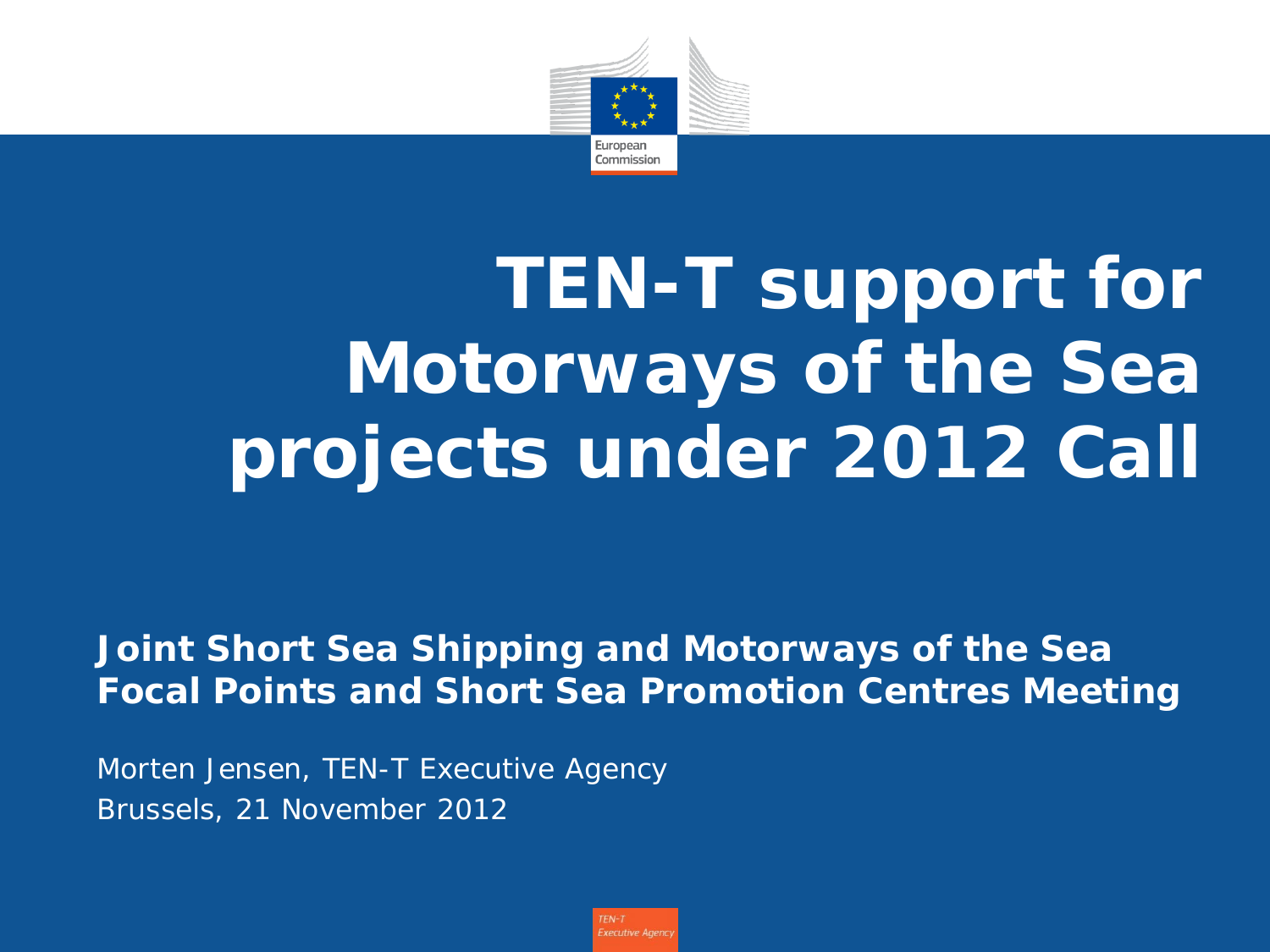

## **Motorways of the Sea: overall objective**

*Establish a trans-European network of Motorways of the Sea that concentrates flows of freight on viable, regular, and reliable sea-based transport services that are integrated in logistic chains and covers all types of maritime freight operations*

**To…**

- Reduce road congestion
- Increase use of more sustainable modes of transport
- Improve accessibility to peripheral regions

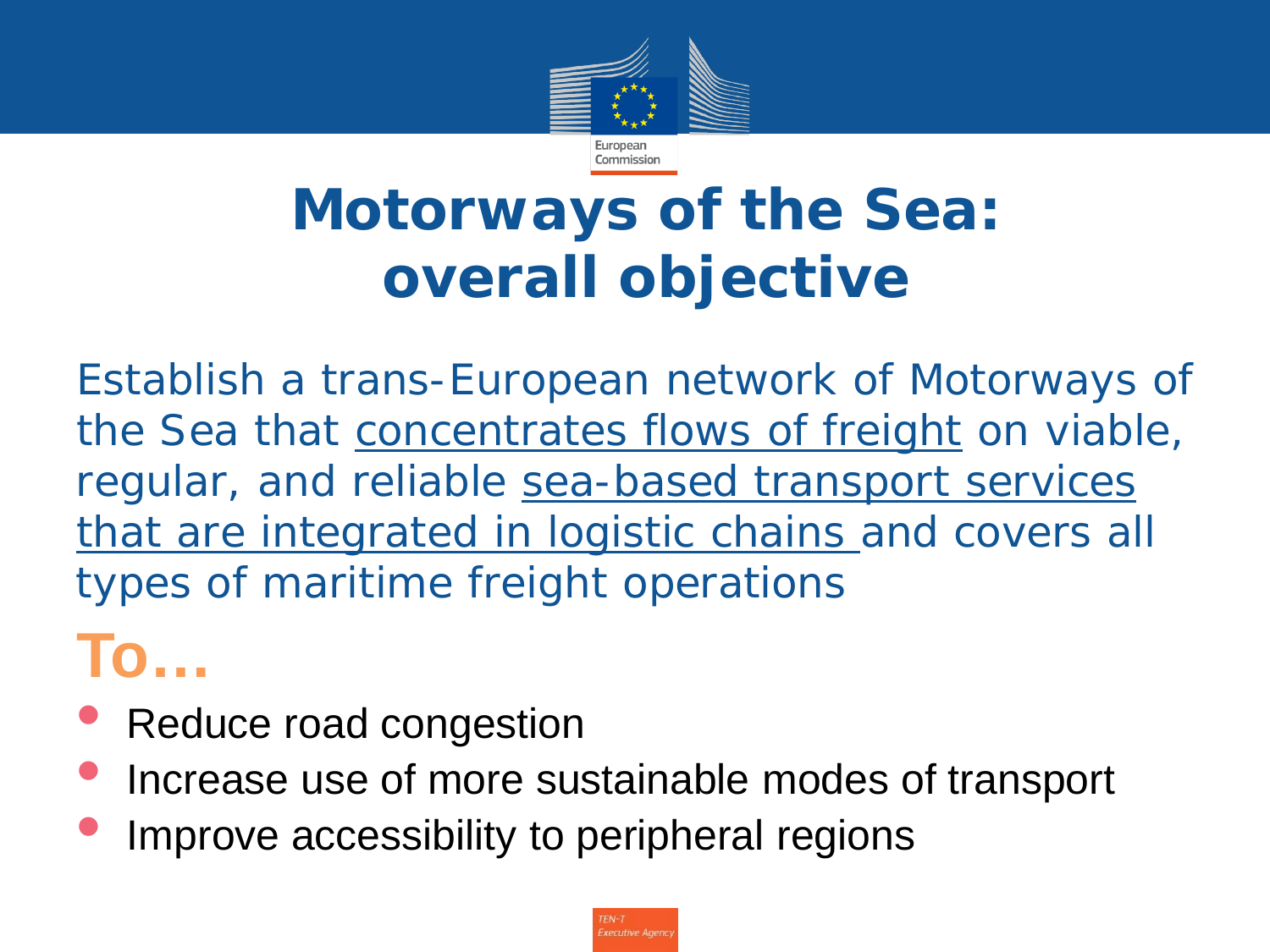

# **MoS objectives**

- General Sustainability and Safety
- Contribute to "Climate Change" solutions
- Strengthen Cohesion
- Improve existing or establish new maritime links
- **Improve Maritime Transport integration in the global** logistic chain
- Improve transhipment and hinterland connections in Ports
- Multimodal connections priority for the integration of Inland Navigation and Rail
- Fostering the deployment of new technologies and systems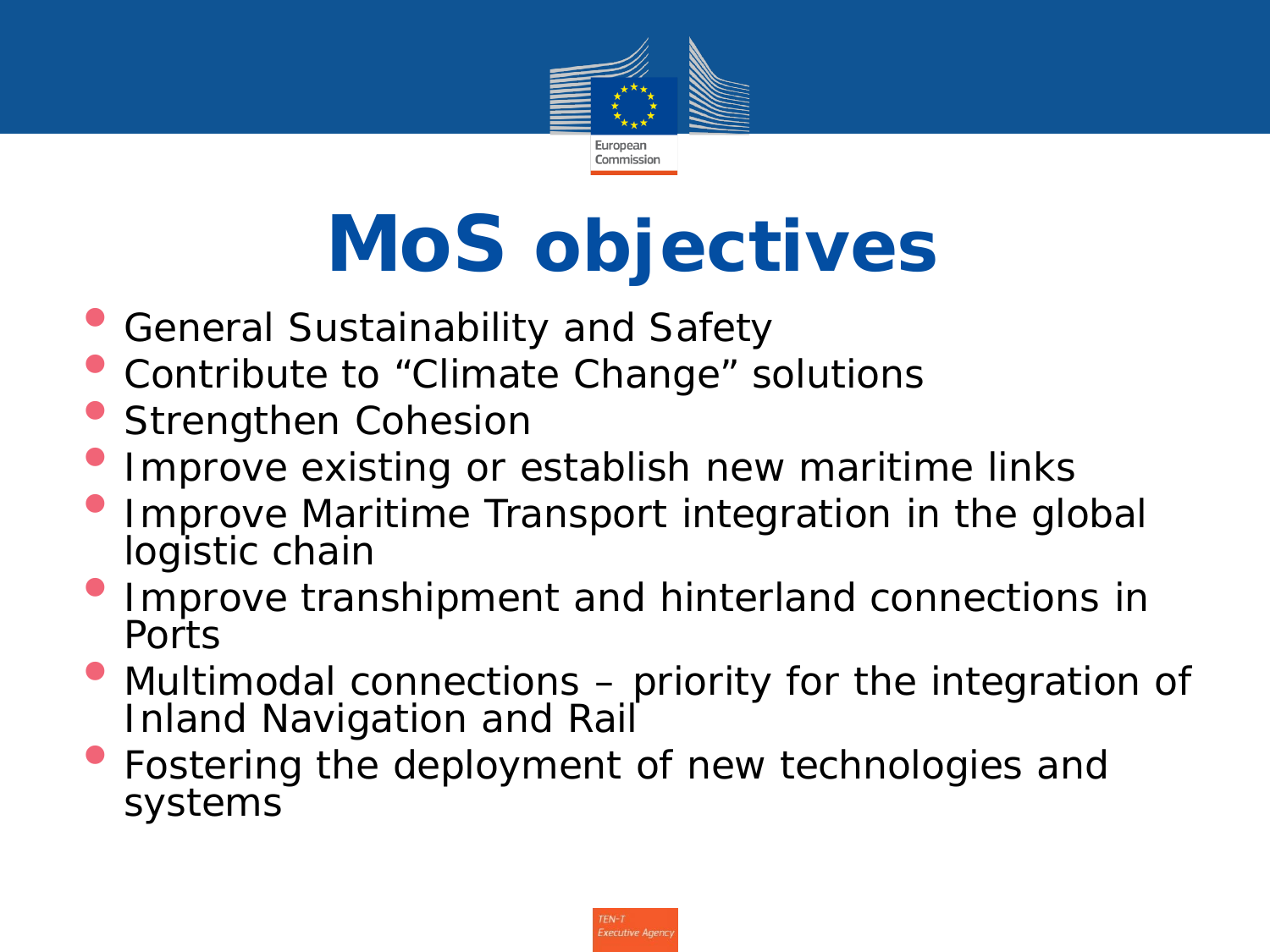

#### **Instruments for financial support to Motorways of the Sea projects**

| <b>MARCO POLO II</b>            | TEN-TI                        |
|---------------------------------|-------------------------------|
| Transport services              | Infrastructure                |
| <b>Ancillary infrastructure</b> | Start up aid                  |
| Modal shift objective           | Creation of transport network |
| Private sector driven           | <b>Public sector driven</b>   |
| Direct call for proposals       | <b>MS</b> preselection        |
|                                 |                               |

*.. and also*

- *EU's Cohesion and Structural funds*
- *European Investment Bank (EIB)*
- *National schemes*

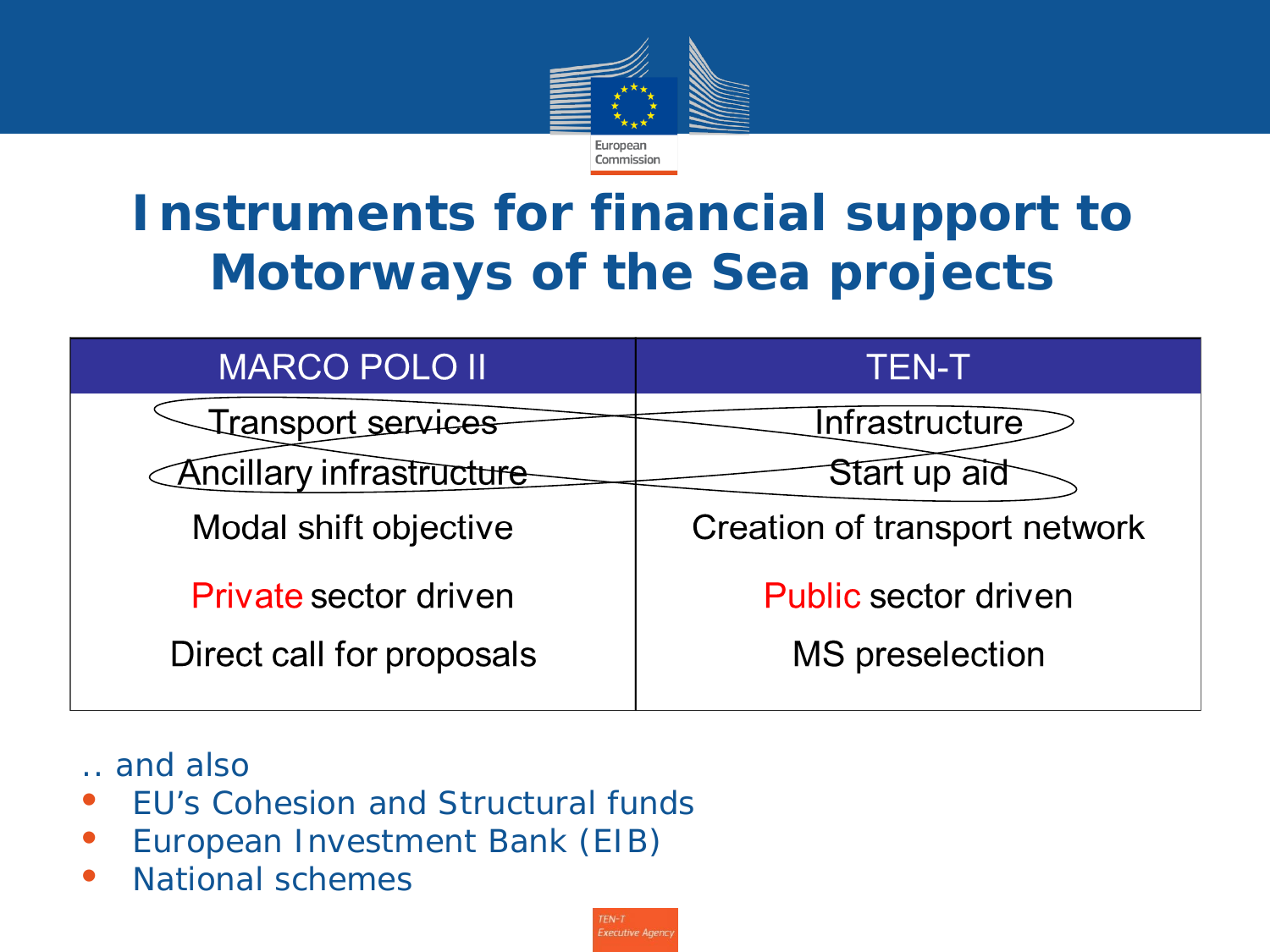

#### **TEN-T MoS projects vs 'traditional' TEN-T projects**

- *Focus on transport network integration (maritime with hinterland)*
- *Improve framework conditions (hard and soft) to facilitate modal shift (holistic approach)*
- *More complex*
	- **Involve several implementing bodies**
	- **Driven by a mix of public and private bodies**

• *Pre-selected (maritime link based projects) and approved by at least 2 EU Member States* 

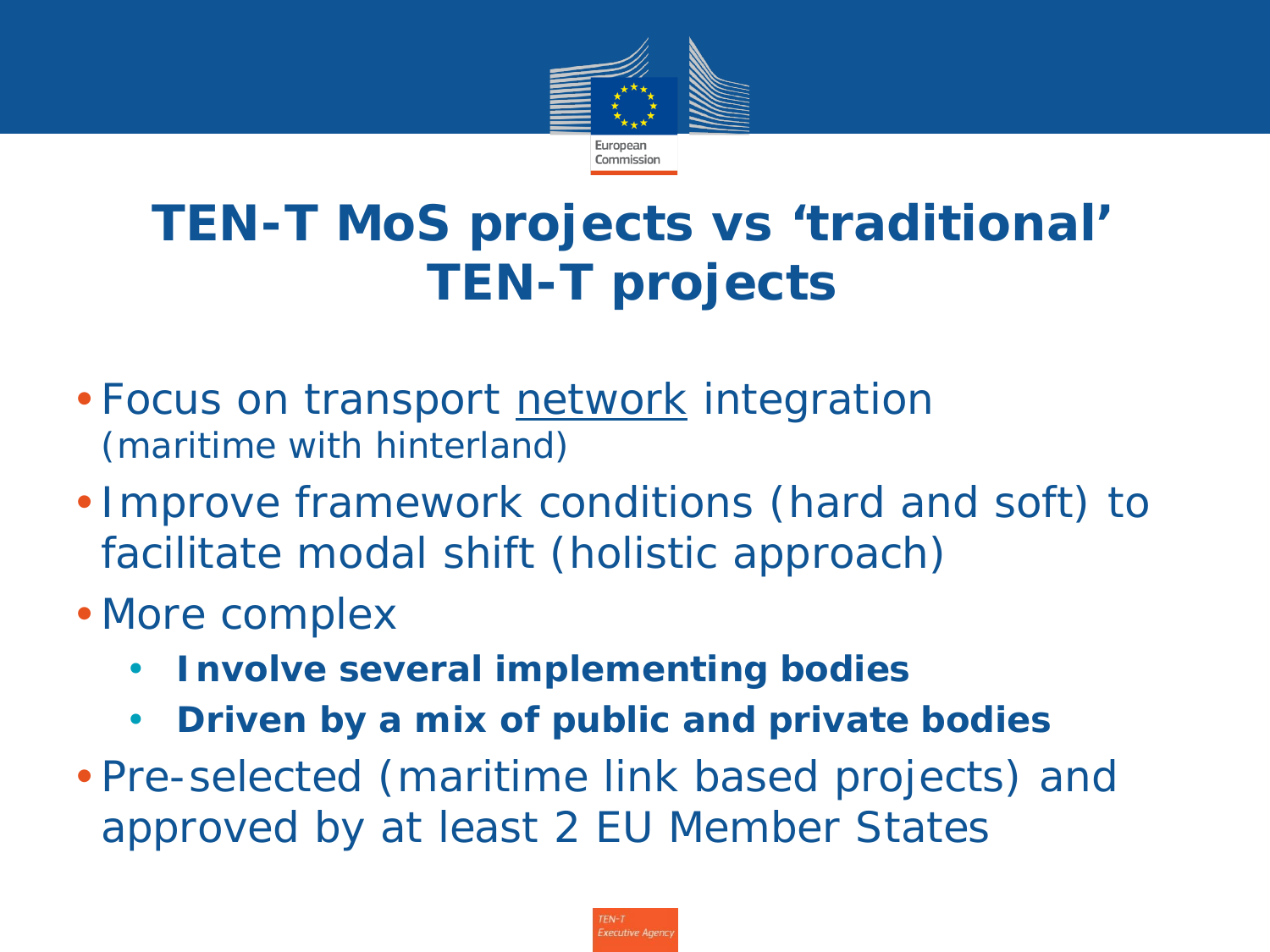

#### **TEN-T co-financing for MoS in 2011**

- 20% for infrastructure works and facilities **(implementation projects),** 30% for crossborder sections
- 50% for **pilot actions**
- 50% for **studies** or study parts of projects
- 30% for **start-up aid** i.e. depreciation of capital costs

Combining rates within the same project possible

Cumulating with other EU co-financing instruments for the same part of action not possible

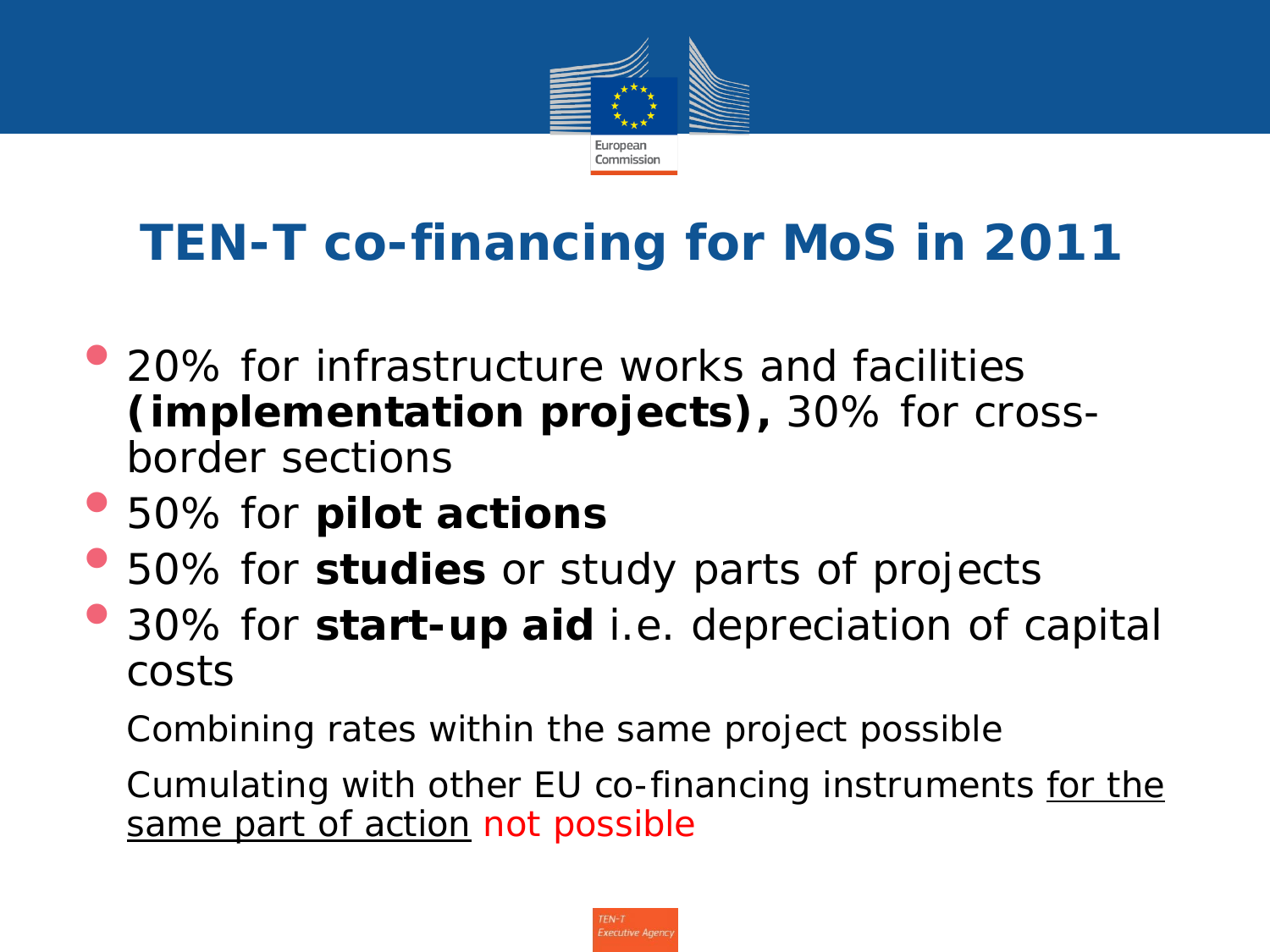

## **Project types and strands**

|                                                       | Maritime link<br>based Actions | <b>Wider benefit</b><br>Actions |
|-------------------------------------------------------|--------------------------------|---------------------------------|
| Implementation<br>projects<br>(priority)              | Primarily                      | Yes                             |
| <b>Studies taking</b><br>the form of Pilot<br>actions | Possible                       | Yes                             |
| <b>Studies</b>                                        | Limited                        | <b>Possible</b>                 |

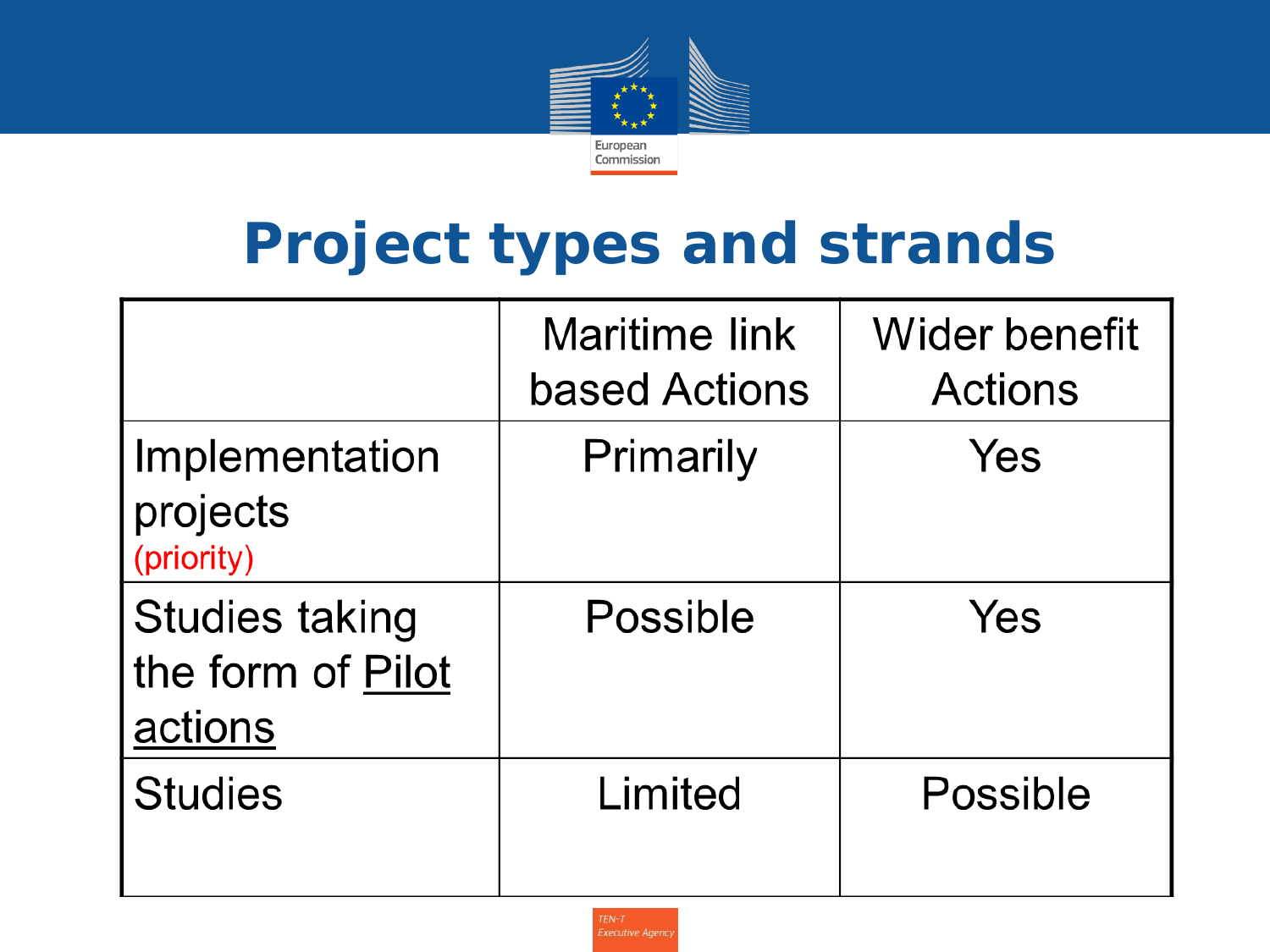

### **Two strands of projects**

Maritime link based projects

Establishment of MoS projects along main freight transport corridors, based on maritime links (new or improvement of existing links)

– Projects consisting of infrastructure and facilities investments (hard or soft) necessary to remove bottlenecks to improve efficiency of the logistic chain on a corridor

#### <u>Wider benefit projects</u>

Implementation actions for IT systems (eMaritime applications, Single Window, PCS, etc.), environmental issues, tracking and tracing systems, training, icebreaking etc.

- Projects addressing maritime industry wide issues and link to other segments in the logistic chain, typically environmental issues linked to emissions or ICT applications

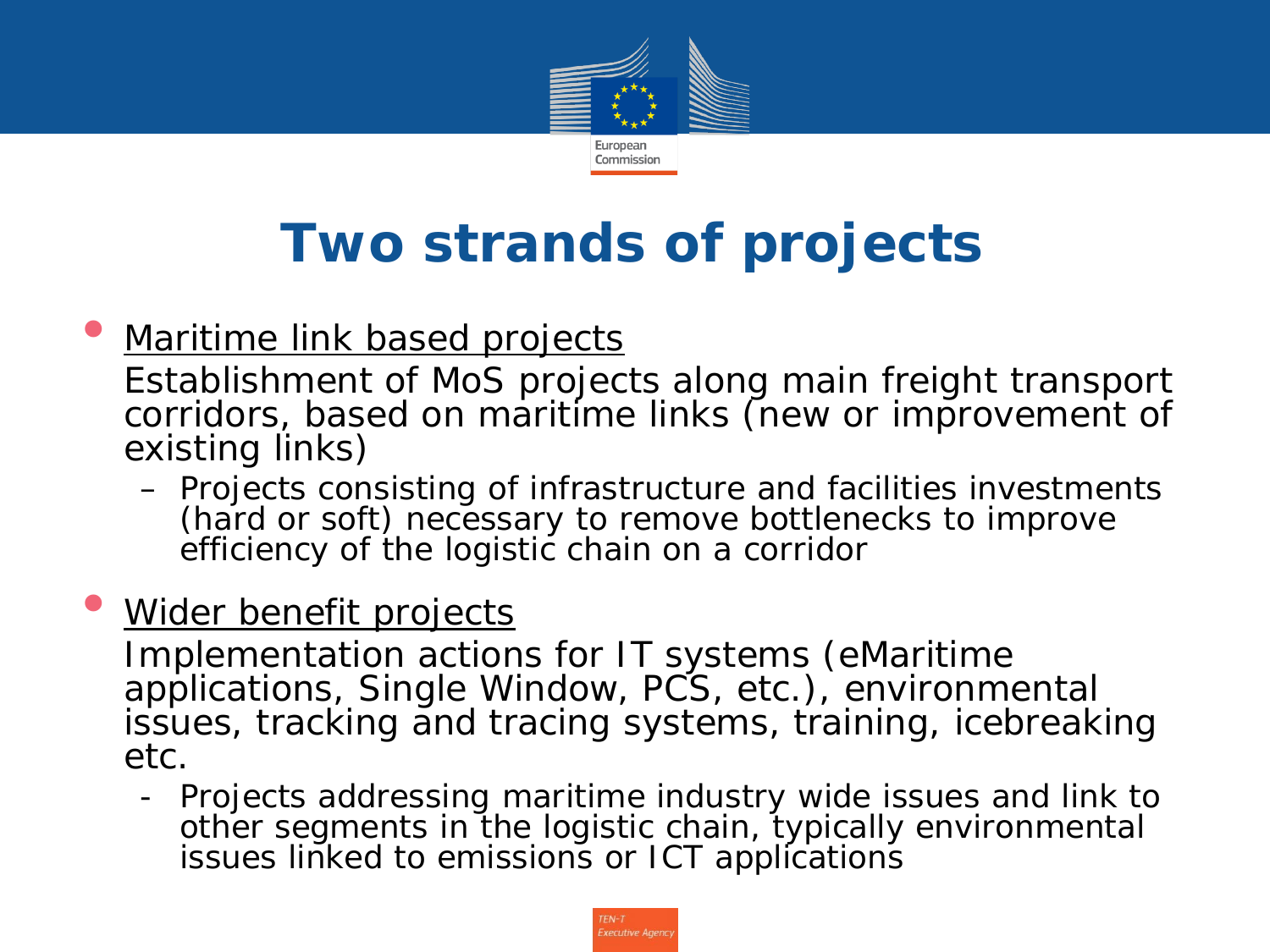

## **Project types: Objectives**

| Implementation<br>projects                     | Final implementation and deployment, i.e.<br>purchase and construction of infrastructure,<br>facilities and systems |
|------------------------------------------------|---------------------------------------------------------------------------------------------------------------------|
| Studies taking the<br>form of Pilot<br>actions | To introduce new and innovative concepts and<br>technologies in pre-implementation phase (no<br><b>R&amp;D!)</b>    |
| <b>Studies</b>                                 | Primarily to address regional or European<br>issues of wider benefits for MoS                                       |
|                                                | Could include preparatory phases of<br>implementation projects (minor parts)                                        |

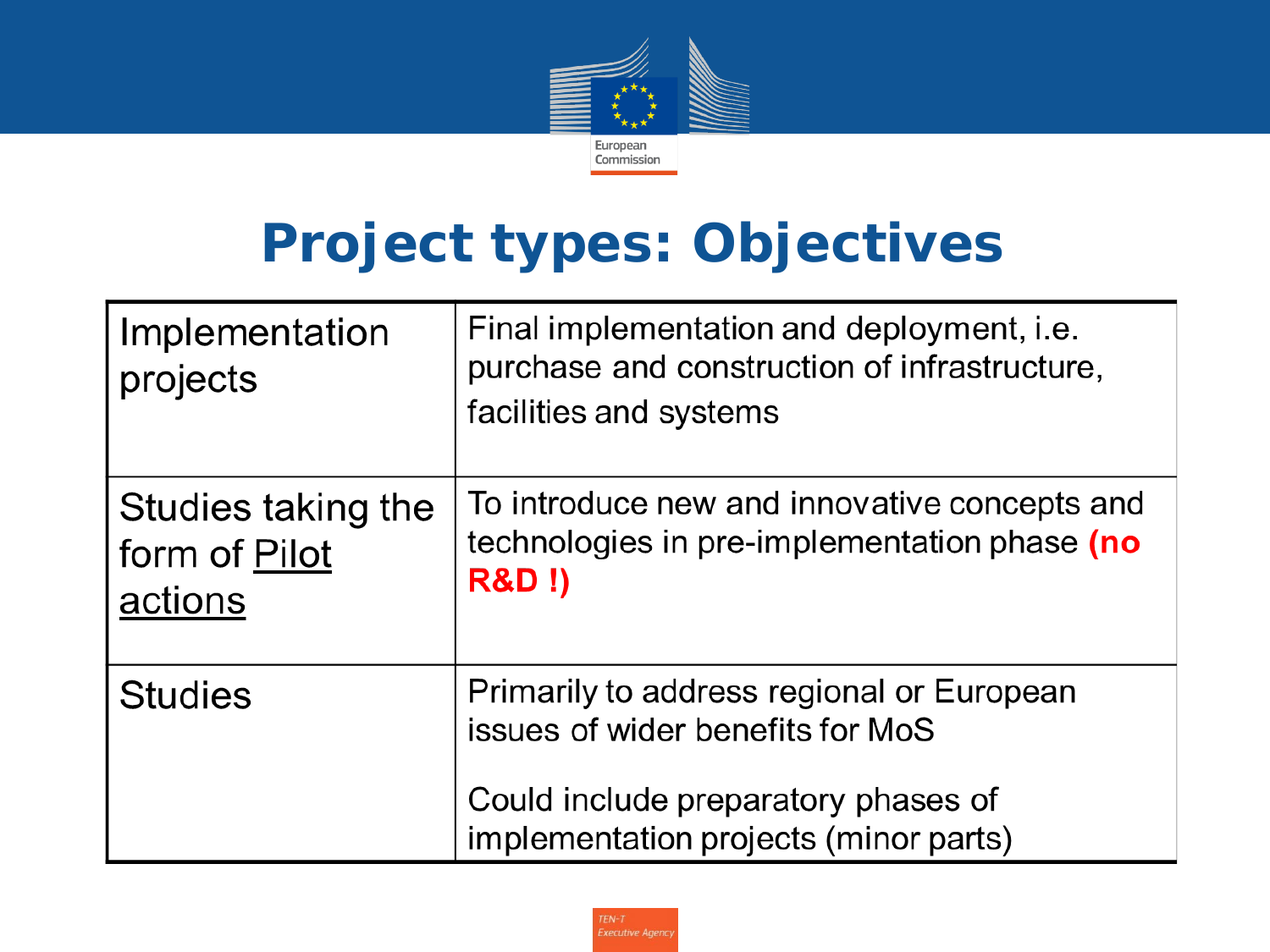

### **Participation**

- Maritime link projects (implementation and pilot actions primarily)
	- Ports
	- Other infrastructure and facility owners, including in hinterland
	- Maritime operator(s) and preferably hinterland transport operator(s)
	- Broader consortia involving terminal operators, infrastructure owners, etc.
	- Involvement of maritime operators, shipping companies and other transport operators demonstrated through direct participation in the project as beneficiary or through letters of support (letters of intent) to participate in stakeholder group
- Wider benefit projects (implementation, pilot and study actions)
	- Broad involvement (directly or through commitments) by the relevant stakeholders, <u>in particular</u> public administrations (e.g. customs) and users (operators), depending on the nature of the projects
- Participation should be appropriate and balanced (lean) to achieve the objectives (deployment)!

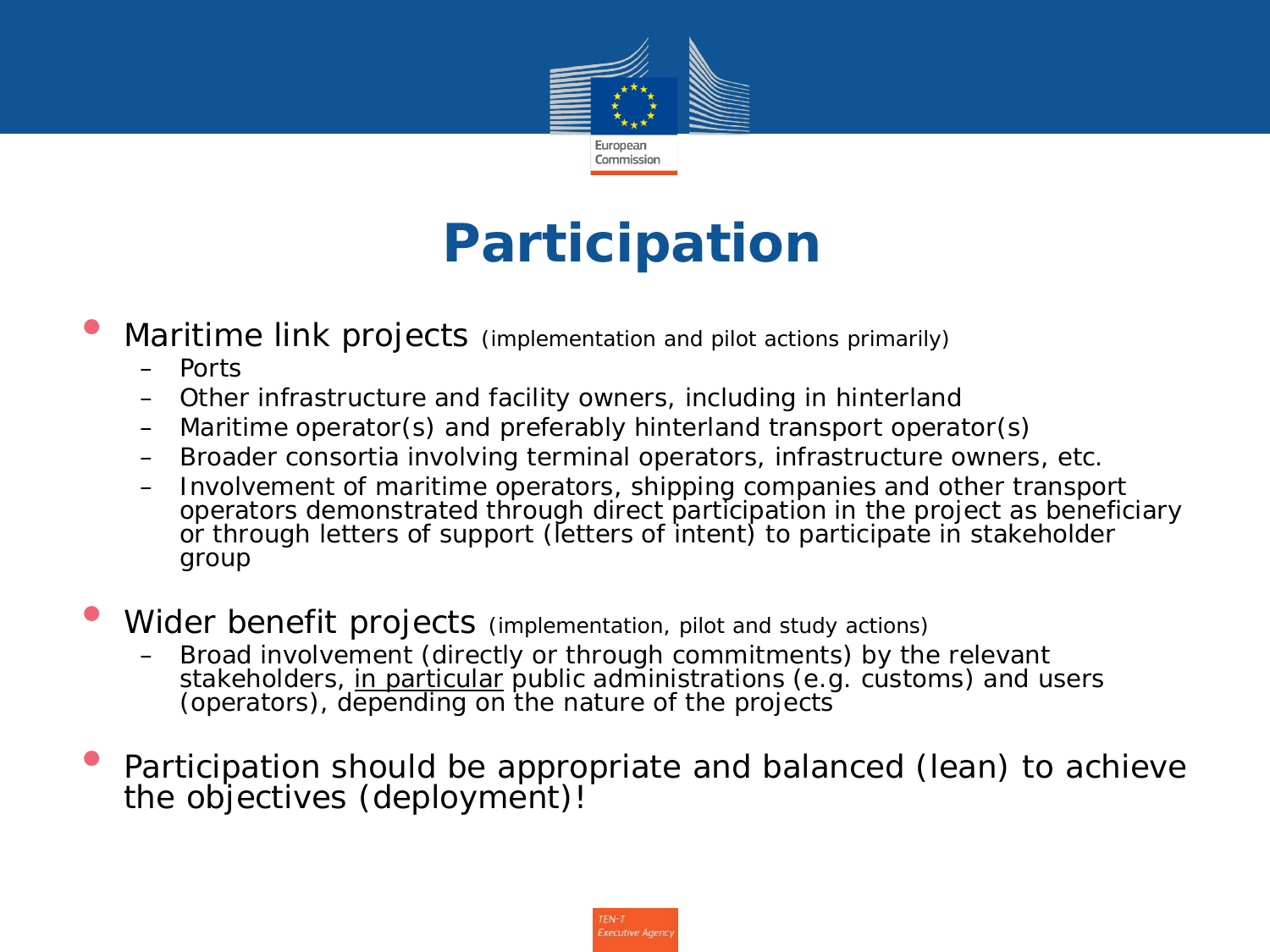

#### **Involvement of transport operators (and other stakeholders)**

- Direct as project beneficiary, no letter needed
- Indirect through letters of support/intent streamlining the operator's credible commitment to the project Recommended letter structure:
	- role of operator in the project
	- organisational involvement (e.g. steering committee)
	- co-operation with other beneficiaries
	- technical involvement (service operation)
	- financial capacity to operate service
- Possibility to co-finance costs of organizational involvement with a 50% rate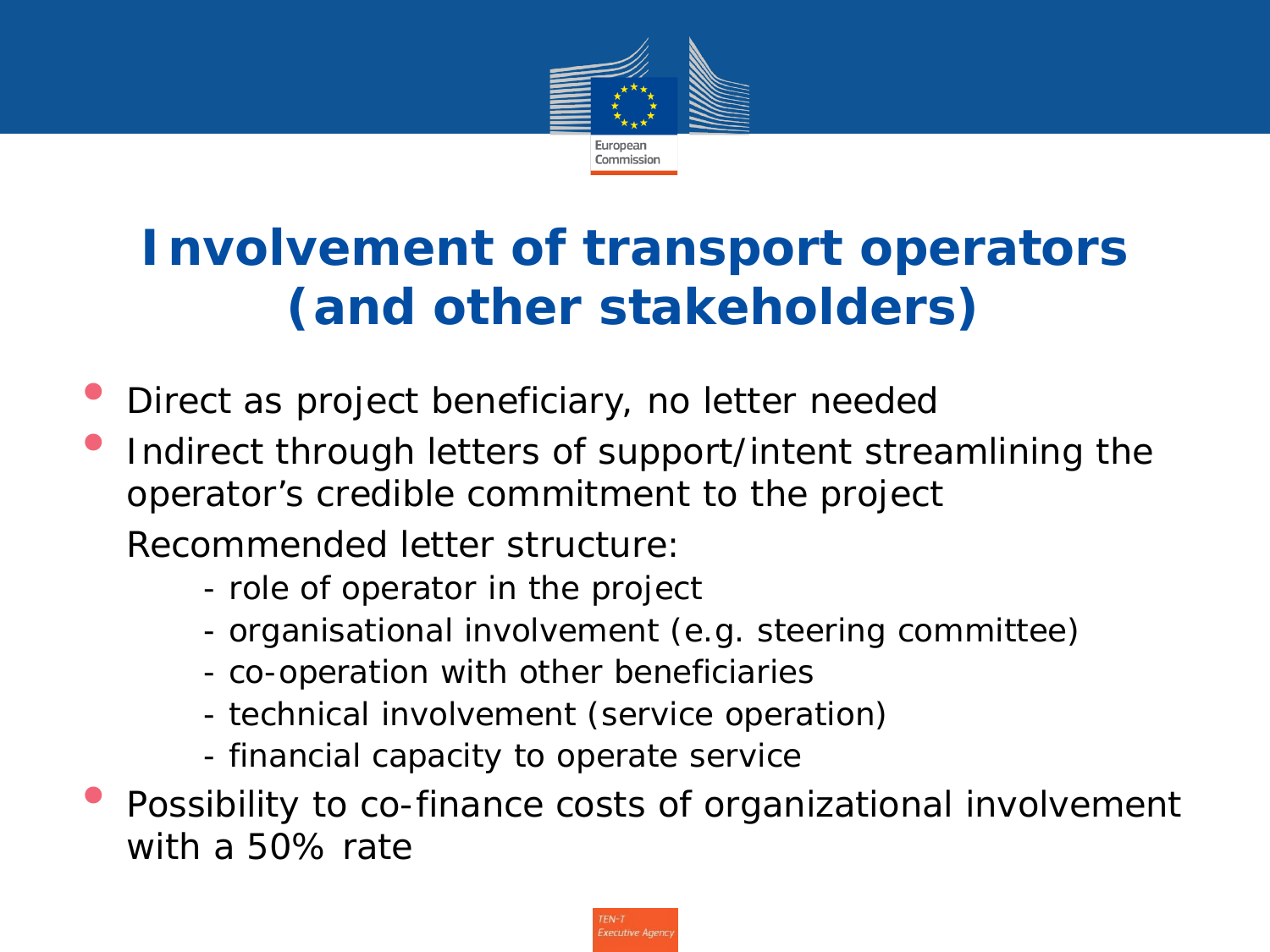

## **MoS call in 2012**

- Budget allocation for MoS in 2012:  $€80$  million
- Studies: limit of 20% of the overall budget
- Minimum EU contribution:  $\epsilon$  0.5 million
- **Deadline for submission 28 February 2013**
- Evaluation April/May 2013
- Approval by Member States and European Parliament July 2013
- Finalisation of individual decisions ('contracts') September 2013

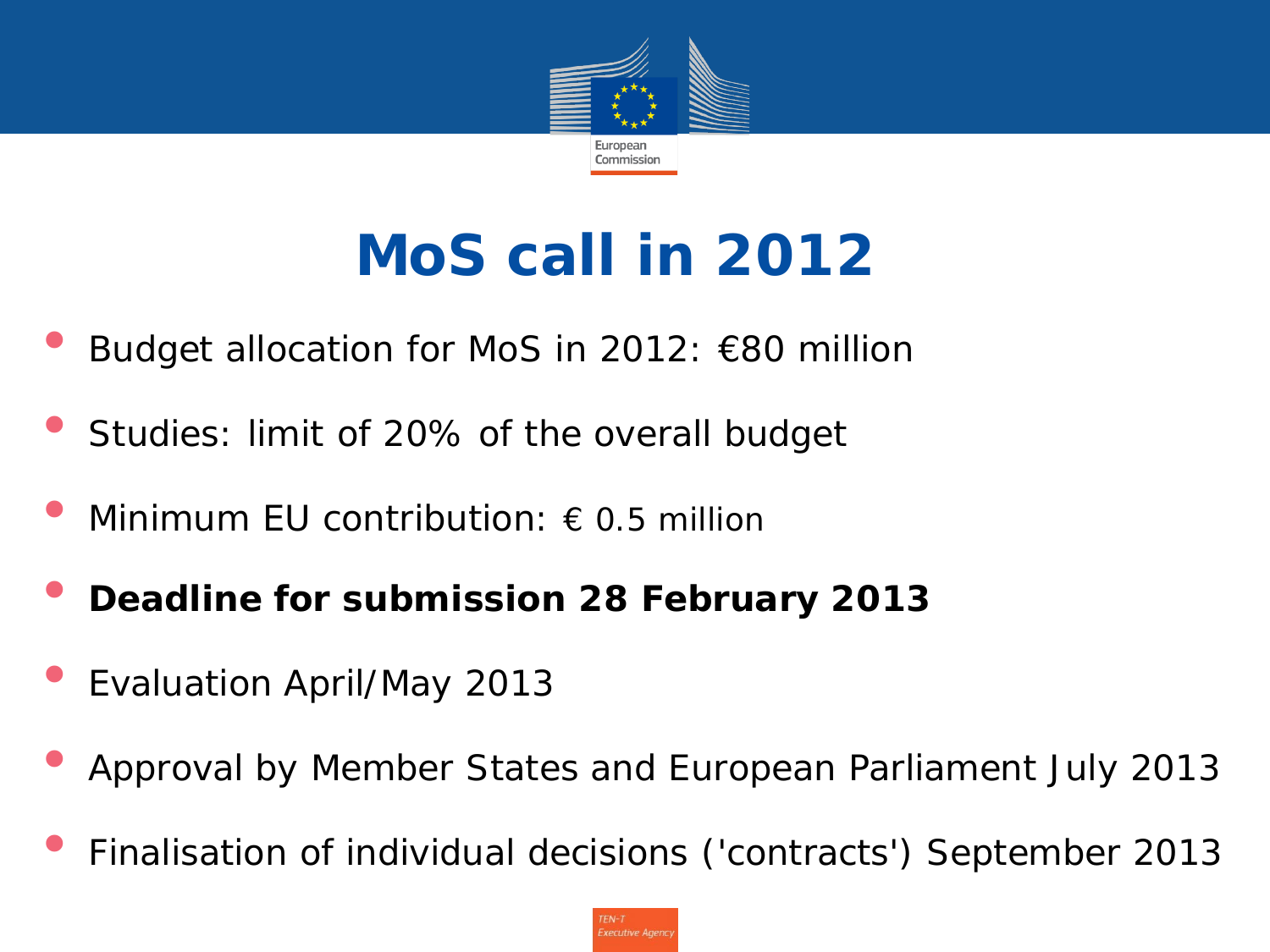

## **MoS eligibility**

- All types of projects must include applicants from (and be supported by) a minimum of two different Member States
- Eligibility period for actions: 1 January 2012 - 31 December 2015
- Involve in general private and public sectors
- Implementation projects (works): Prior evaluation and preselection within a public call for tender organised by Member States concerned
- Project extension to a neighbouring non-EU country requires additional governmental endorsement from that country
- Project part extended to non-EU country not eligible for TEN-T cofinancing

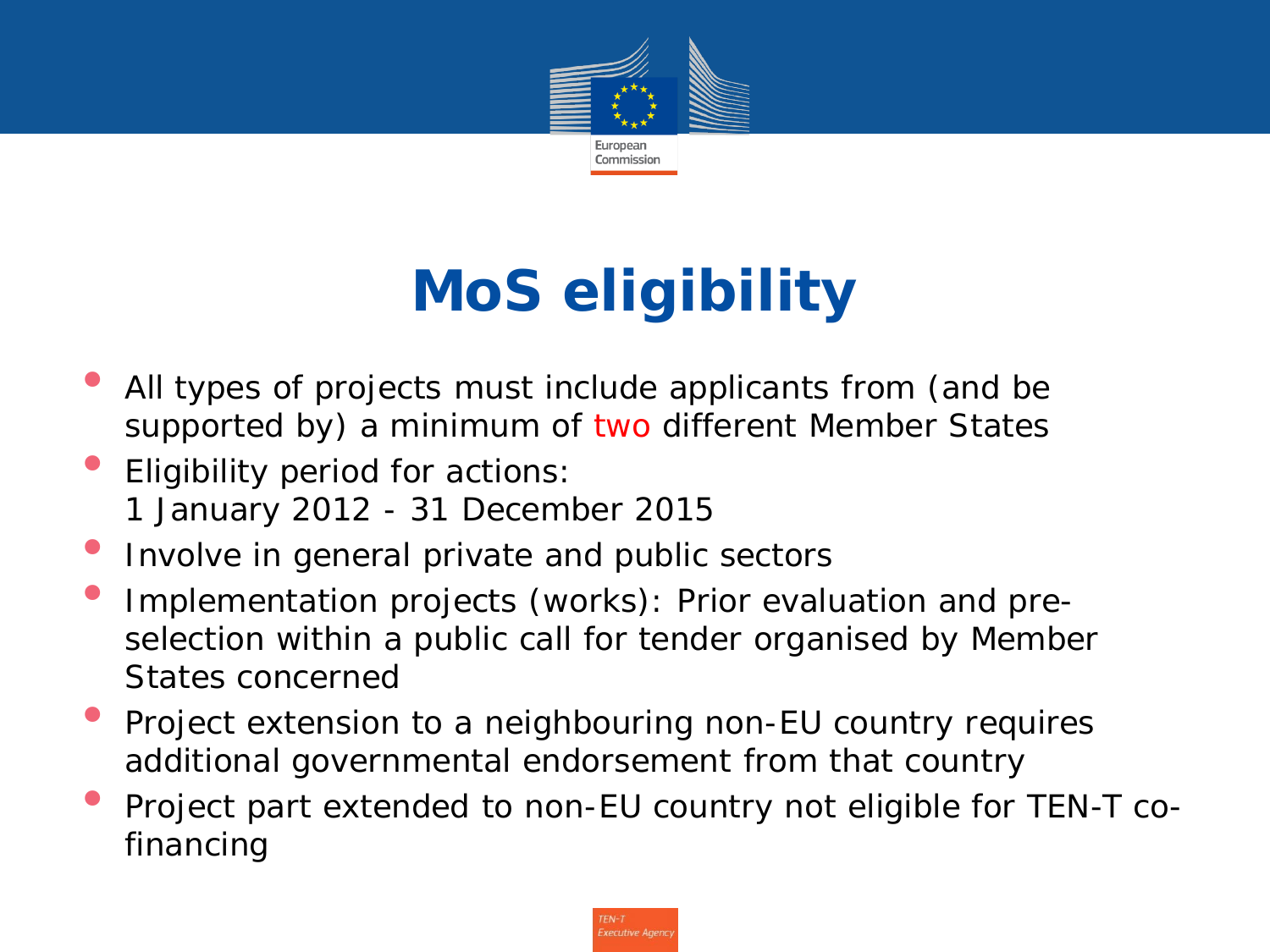

## **Conclusions (1/2)**

- An application should be based on a strategic decision, i.e. fit into an overall strategy and a firm decision to implement !
- Read and understand the workprogramme, call text, guide for applicants and FAQs
- Wider benefit projects should check existing projects and knowledge to avoid duplication, to re-use 'standards' and to plan collaboration, i.e. cannot repeat what has been done !
- Consult the help desk for any queries
- Consult your Member State TEN-T representative as soon as possible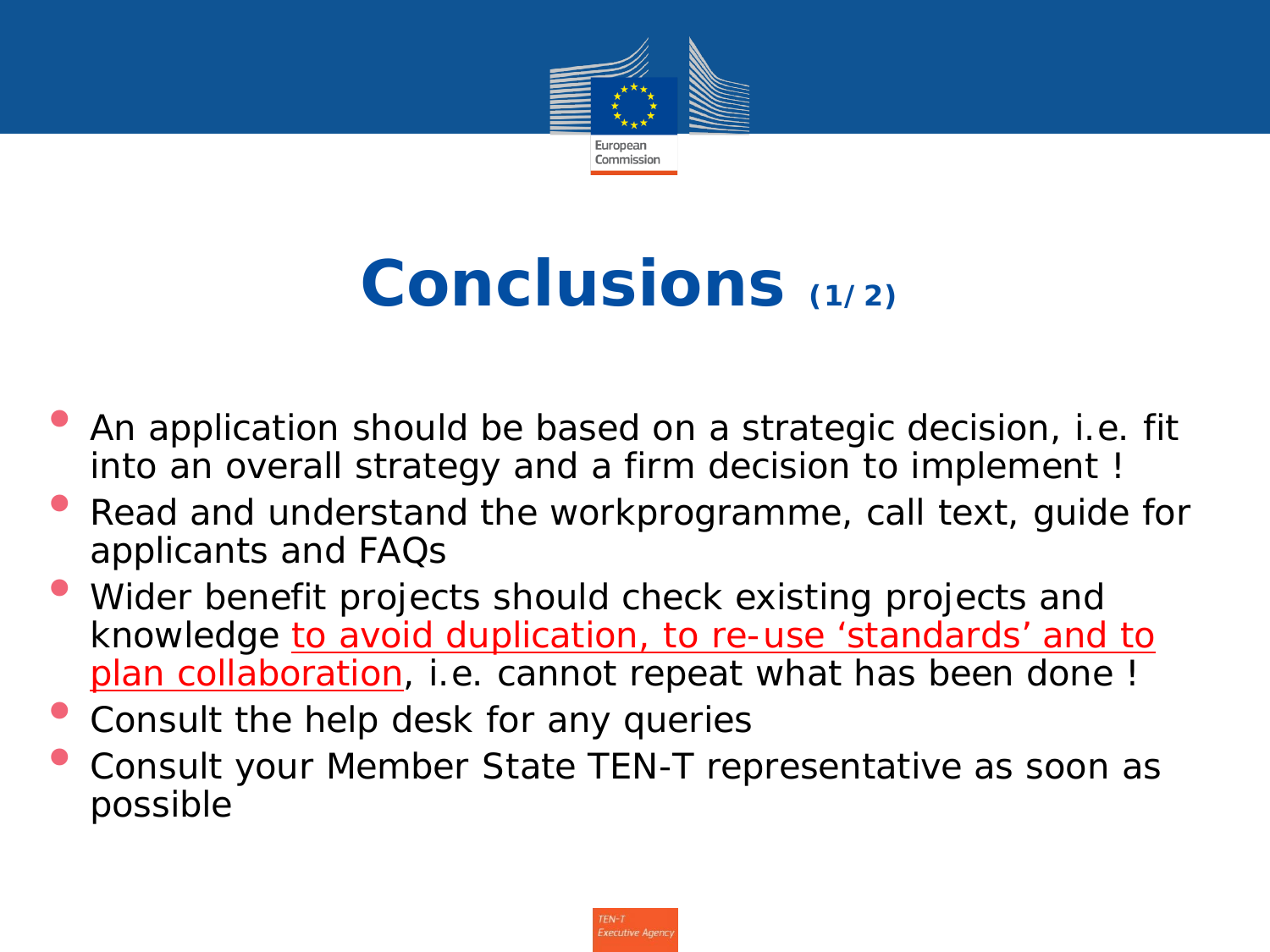

## **Conclusions (2/2)**

- Focus on intermodality and logistic chain integration
	- Don't forget about hinterland part and bottlenecks the port to port link is not enough!
	- Describe services existing ones & future upgrades
- Demonstrate freight flows justifying the link: a must!
- Include market, competition, cost/benefit analyses: they are necessary to demonstrate that the link has/can gain a fair market share and that it can realistically become profitable for operators
- Use a holistic approach bring relevant actors together
- Appropriate participation of transport operators (covering the maritime link) and ports are required. Involvement of other stakeholders expected as appropriate (e.g. infrastructure owners/managers, hinterland transport service providers)

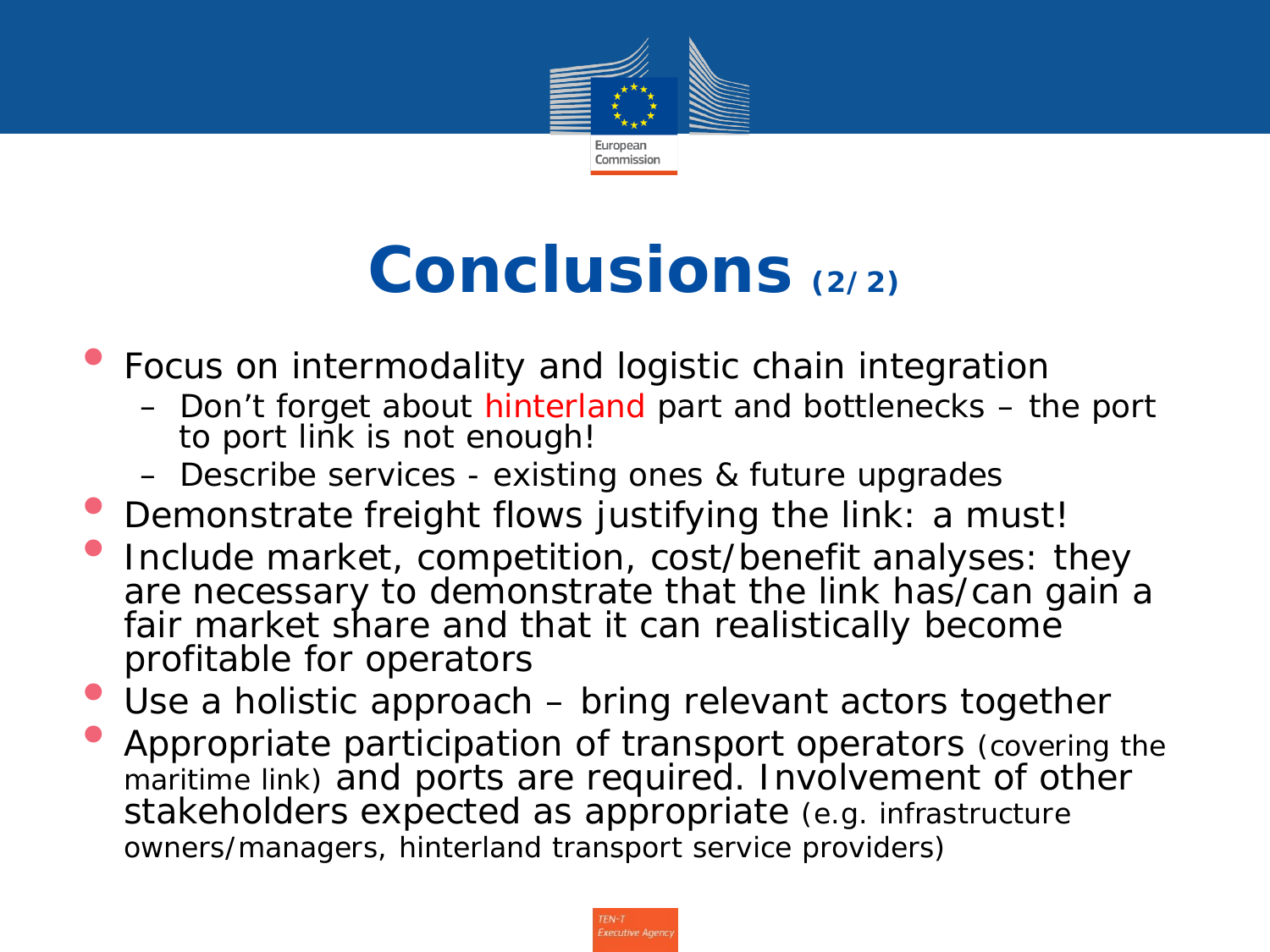

#### **More information about MoS**

#### **MoS One Stop Help Desk: open for business!**



### **www.mos-helpdesk.eu**

TEN-T **Executive Agency**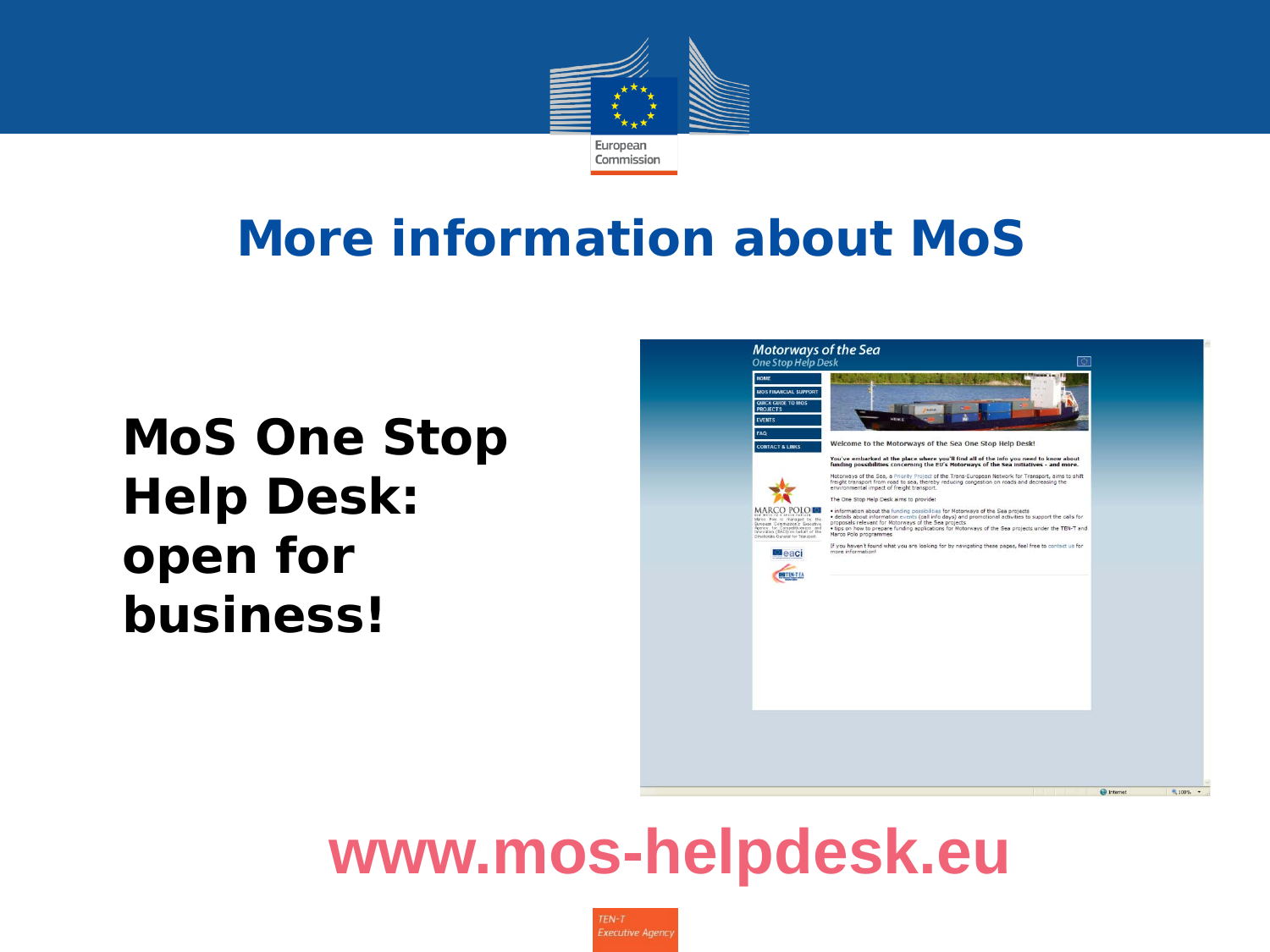

# **Thank you**



## **TENT-AGENCY@ec.europa.eu ec.europa.eu/tentea**

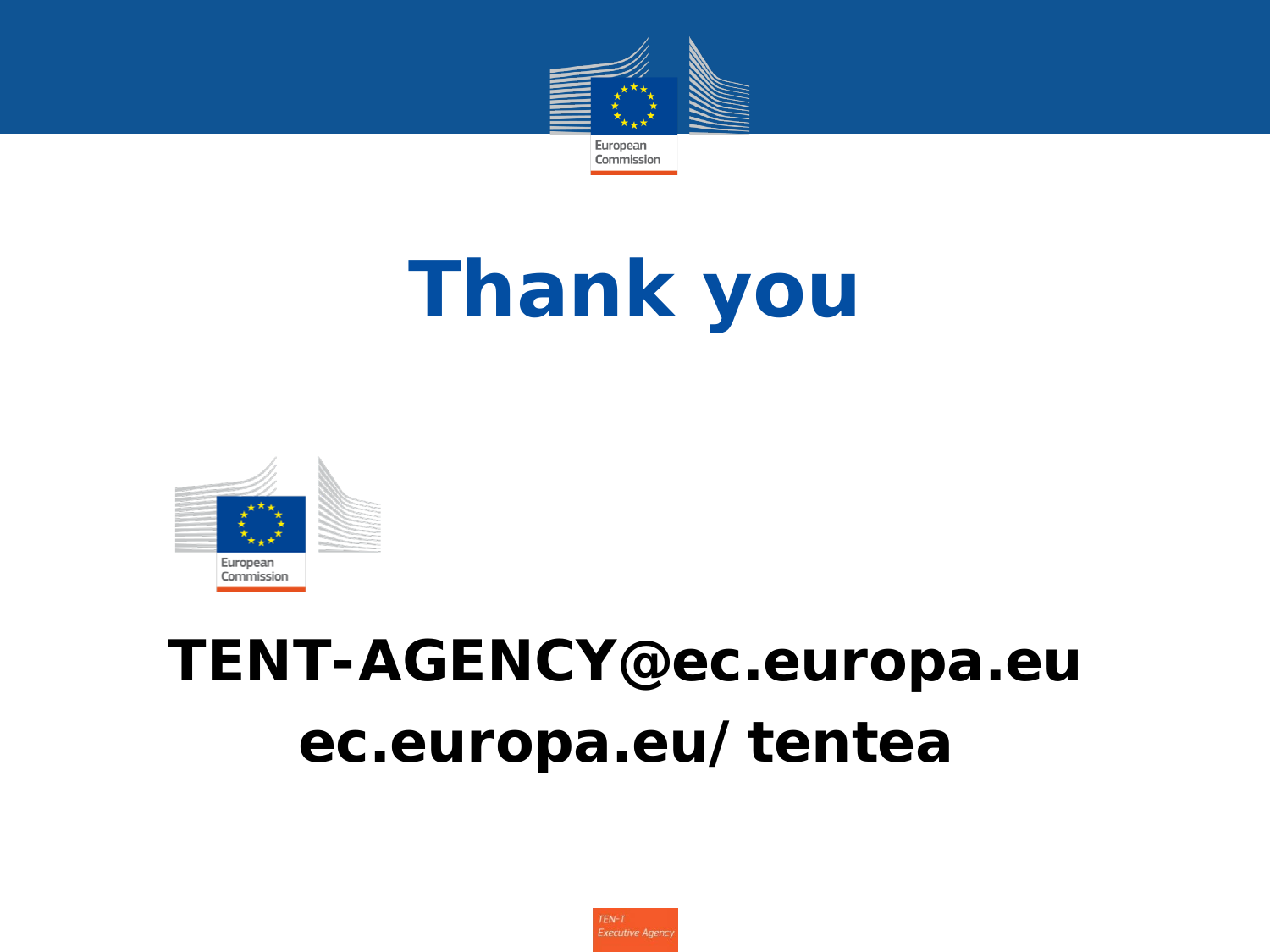

#### **Identifying and preparing TEN-T MoS projects**

- **Start from the 'market', i.e. identified needs**
- **Build a partnership**; Involve key actors
- **Scope your project**
- **Build your case** (use existing material, market analysis, socioeconomic cost-benefit analysis, etc.)
- **Talk to your supporters**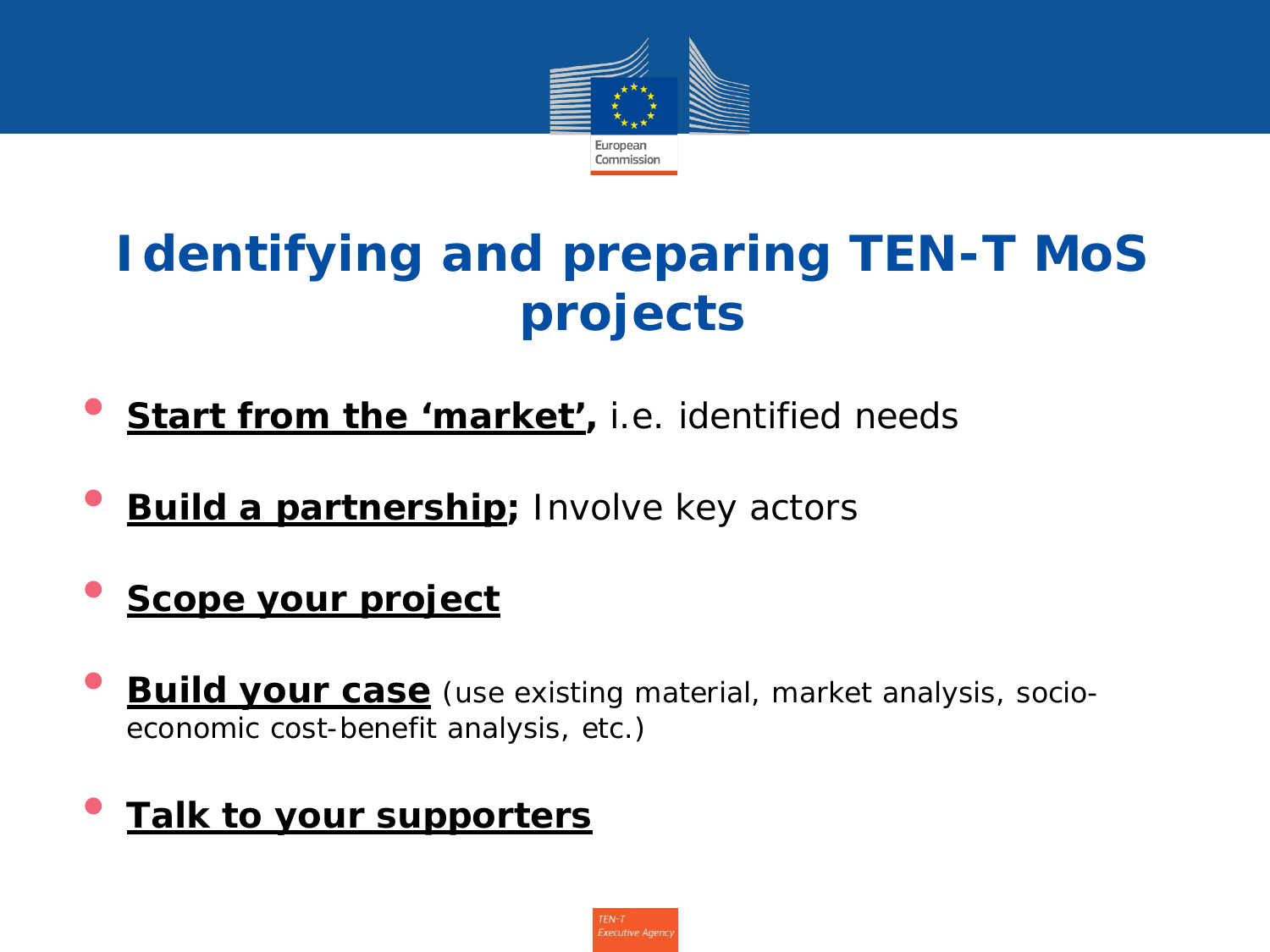

#### **Call characteristics**

#### Maritime link based Actions

#### • Intermodality and integration are key principles

- Integration of IT systems or application of single window concept expected, in particular regarding reporting and 'open' sharing of information
- Investment in infrastructure and facilities to overcome or prevent bottlenecks
- Focused predominantly on freight transport
- Efficiency of MoS services based on modal shift calculations till 2025 and reduction of external costs
- Viability of transport service substantiated through detailed market analyses of freight flows and business plans
- The transport (maritime) service must be achieved at the latest 6 months before the end of the project – otherwise the EU financial aid may be reduced

#### Wider benefit Actions

Examples:

- LNG
- Eco bonus<br>• Environme
- Environmental friendly maritime transport<br>• Partnership with Neighbouring Countries
- Partnership with Neighbouring Countries<br>• Interoperability of ICT systems:
- Interoperability of ICT systems:
	- eMartime & beyond
- Safety & environmental protection in port areas and the Human Element
- Role of ultraperipherical regions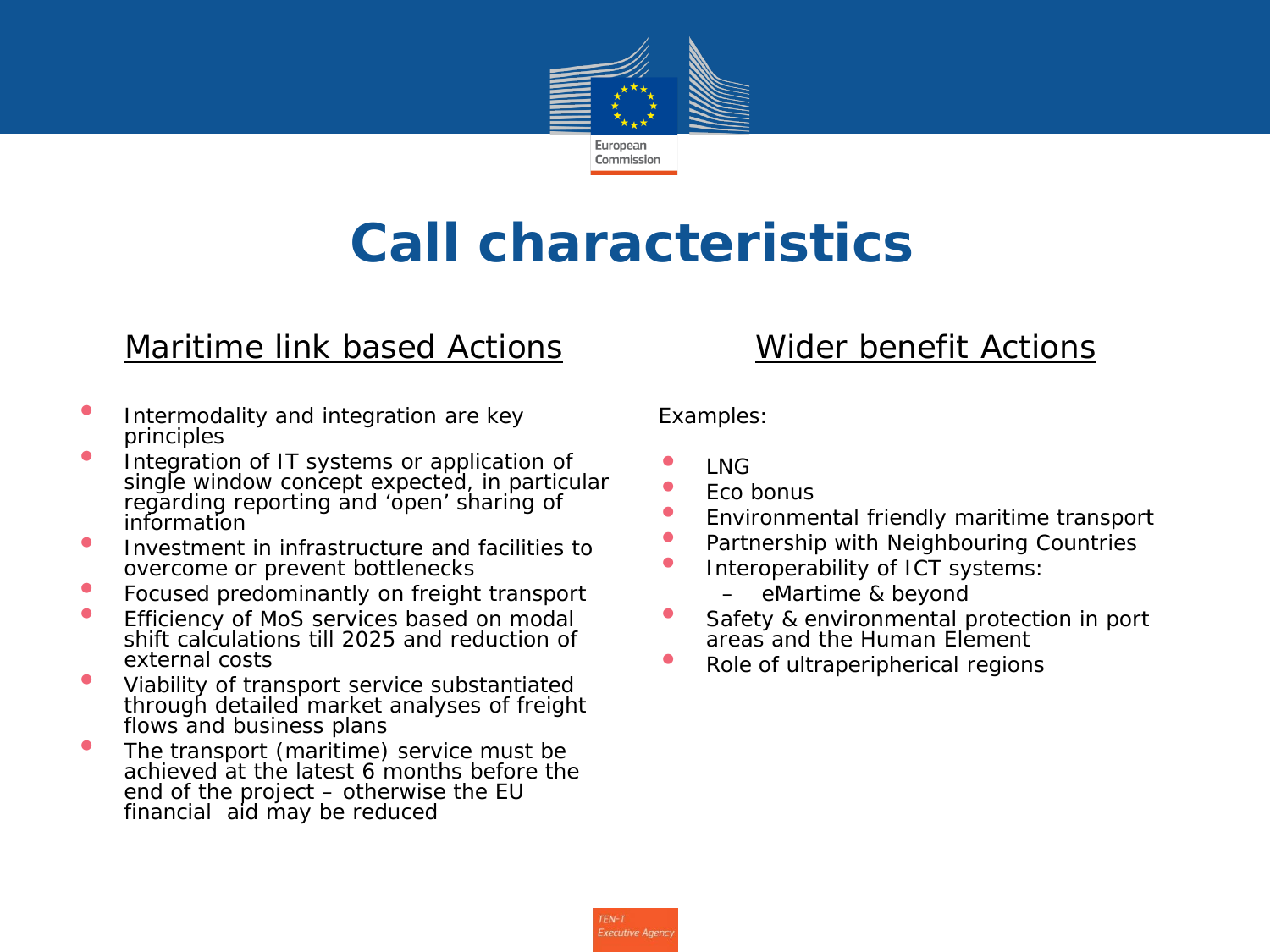

## **What can TEN-T fund within implementation projects?**

- High water protection devices (dikes, breakwaters, locks)
- Lights, buoys, beacons; ramps, jetties, signposting
- Infrastructure and facilities up to the terminal site (for temporary storage of loading units, facilities for drivers, shore side electricity, & waste treatment; terminal handling equipment…)
- Land and sea access to port, including connecting links to the TEN-T or national land transport networks
- ICT infrastructure for eMaritime, administration and customs facilities (VTMIS, reporting and information exchange systems, administrative simplification), etc.
- Waterways and canals to shorten sea routes

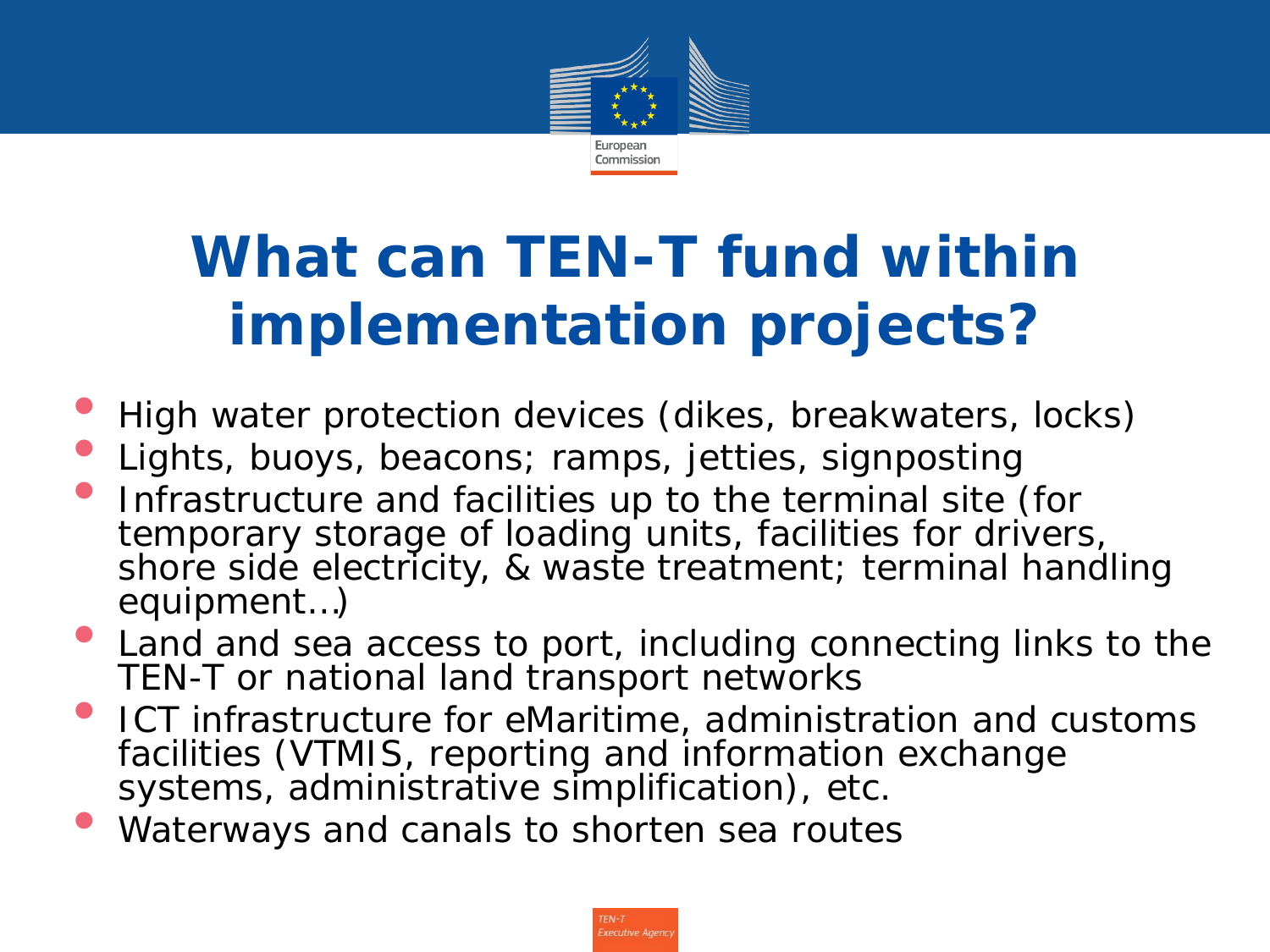

## **Start-up aid**

- 30% of two years of depreciation of eligible capital costs e.g.
	- Terminal equipment
	- Fixed or semi-mobile equipment (e.g. cranes or ramps)
	- Locomotives, ships or vessel equipment allocated to MoS service or adjustment of vessels for the purpose of MoS